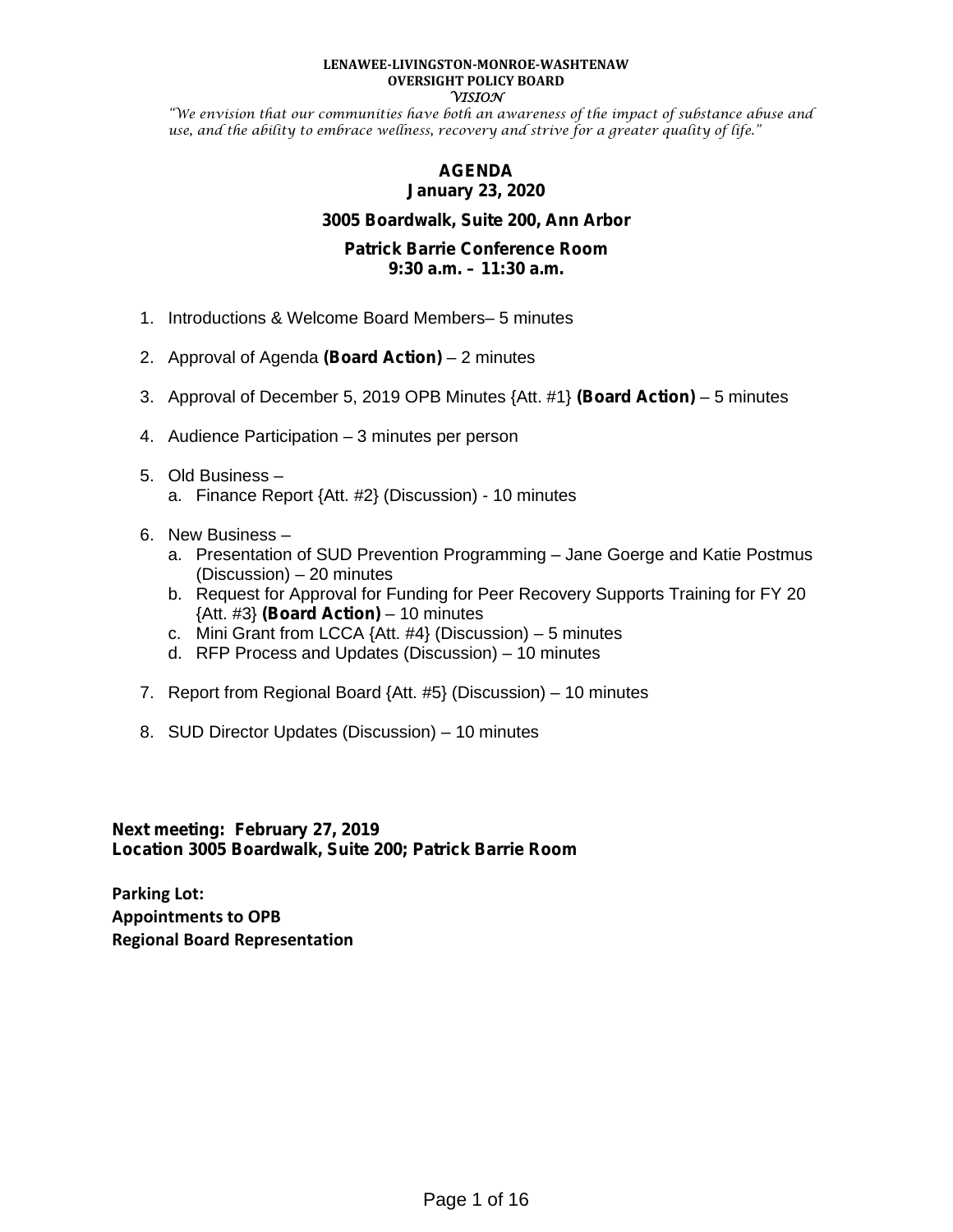# **LENAWEE-LIVINGSTON-MONROE-WASHTENAW OVERSIGHT POLICY BOARD December 5, 2019 meeting 705 N. Zeeb Road Ann Arbor, MI 48103**

- Members Present: Mark Cochran, William Green, John Lapham, David Oblak, Dave O'Dell, Ralph Tillotson, Tom Waldecker, Monique Uzelac
- Members Absent: Charles Coleman, Kim Comerzan, Amy Fullerton, Ricky Jefferson, Dianne McCormick
- Guests: Elizabeth Adeleye, Washtenaw County Health Department
- Staff Present: Stephannie Weary, James Colaianne, Nicole Adelman, Dana Darrow, Alyssa Tumolo, Jackie Bradley
- D. Oblak called the meeting to order at 9:35 a.m.
- 1. Introductions
- 2. Approval of the agenda

#### **Motion by M. Cochran, supported by T. Waldecker, to approve the agenda Motion carried**

3. Approval of the October 24, 2019 Oversight Policy Board minutes

#### **Motion by W. Green, supported by J. Lapham, to approve the October 24, 2019 Oversight Policy Board minutes Motion carried**

Correction:

- Page 4, J. Bradley noted that she should be listed as being from Lenawee, not Livingston.
- 4. Audience Participation
	- None
- 5. Presentation Opioid Media Campaign
	- E. Adeleye shared a Power Point presentation of the Washtenaw Opioid Media Campaign.
	- N. Adelman provided an overview of the grant that is funding the campaign, which will include fliers, door hangers and web site.
	- Next steps will be to share drafted materials with stakeholders. The materials will then be finalized and disseminated.
	- The campaigned was approved by MDHHS.
	- T. Waldecker noted that omitting the word "pain" misses an entire population.
	- Literature will be sent to the other counties for them to customize and distribute.
	- D. O'Dell noted that the State Police isn't listed as a medication disposal site.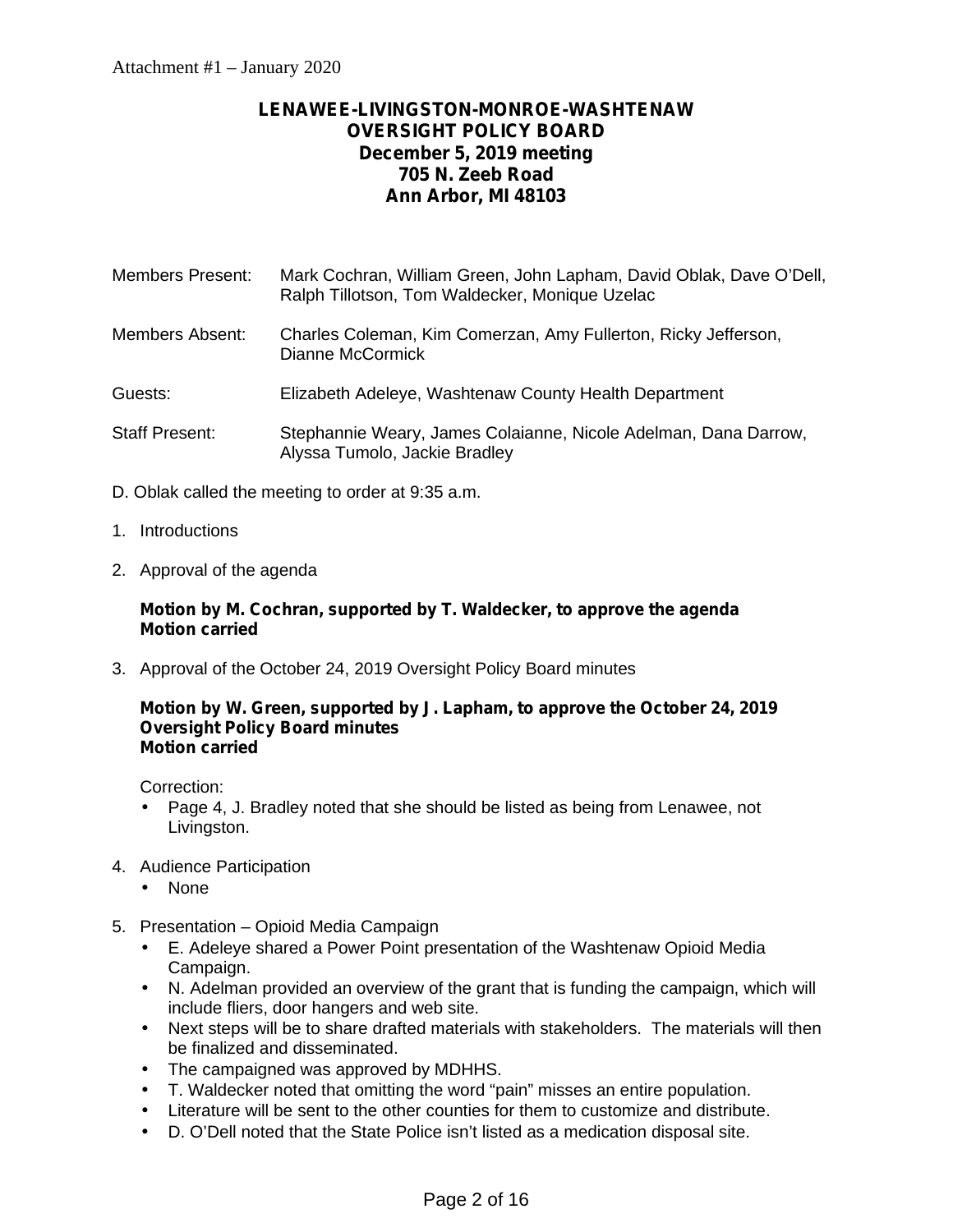- The Livingston County Coalition supported the effort, as did Washtenaw. Next month the presentation will go to the Monroe and Lenawee Coalitions.
- D. Oblak expressed concern that the campaign includes a poster that shares someone's first and last name on a poster, because if something were to happen to that person's sobriety it could be associated with the campaign, possibly could end the campaign. E. Adeleye agreed to just use first name.
- 6. Old Business
	- a. Finance Report
		- N. Adelman advised that there will not be a formal finance report this month. D. Darrow is off-site at a training.
		- N. Adelman advised that everything is on track financially.
	- b. Request for PA2 Funding for STR Project ASSERT Programming
		- STR funding ends at the end of April 2020.
		- Project ASSRT is in Livingston, Washtenaw and Monroe. The request is for funding through the end of FY20.
		- A. Tumolo provided an overview of the project. Total PA2 request is \$80,650. PA2 funds for each county will come from that county's PA2 bank.

## **Motion by T. Waldecker, supported by M. Cochran, to approve PA2 funding for Project ASSERT through the end of FY20 for the total amount of \$80,650 Motion carried**

- c. Organizational Chart Review
	- OPB reviewed the CMHPSM organizational chart.
- d. RFP Chart Review
	- N. Adelman shared the timeline for the RFPs that are planned. The RFPs will be staggered.
- 7. New Business
	- a. Policy Updates Welcoming, SUD Residential Treatment Services, Individual Treatment and Planning, SUD Recipient Rights, Women's Specialty
		- There were formatting and minor language updates, not significant changes.

#### **Motion by T. Waldecker, supported by J. Lapham, to approve the updated policies as presented Motion carried**

- b. Request for Approval for Revised CCSEM Engagement Center Budget for FY 20
	- The budget that was originally approved by OPB needs to be increased to allow for increased staffing due to the success of the engagement center.
	- D. O'Dell advised that this place is doing fantastic.
	- D. Oblak noted that the per person cost is good.

#### **Motion by D. O'Dell, supported by W. Green, to approve the revised CCSEM Engagement Center budget for FY20, for the new amount of \$395,449, an increase of \$110,436 from the original contract for \$285,013. Motion carried**

- c. ProMedica Mini Grant Request
	- N. Adelman shared the Promedica mini grant request, which falls under her purview for approval.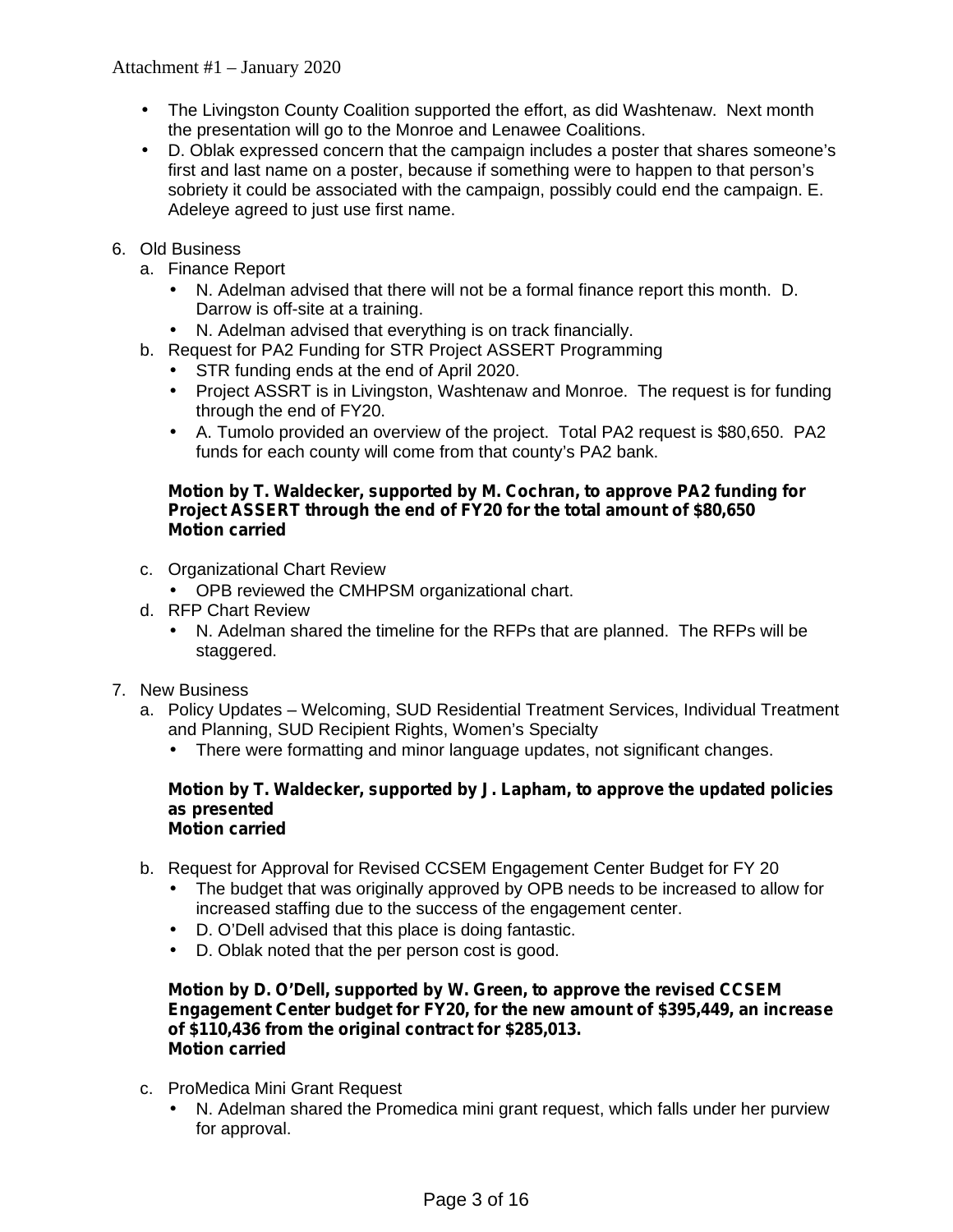- D. O'Dell reported that the event turned out well, provided awareness for SUD.
- 8. Report from Regional Board
	- R. Tillotson provided a brief update from the Regional Board.
	- The November Regional Board draft minutes are not available yet.
- 9. SUD Director Updates
	- Today's meeting is the last meeting at the Zeeb location.
	- The PIHP has 4 open positions.
	- MDHHS Director Gordon announcement his intention to revamp the public mental health/SUD system. Planning is in the early stages. As of now its effect on the PIHPs and SUD is unknown.
- 10. Adjournment

#### **Motion by T. Waldecker, supported by M. Cochran, to adjourn the meeting Motion carried**

Meeting adjourned at 10:15 a.m.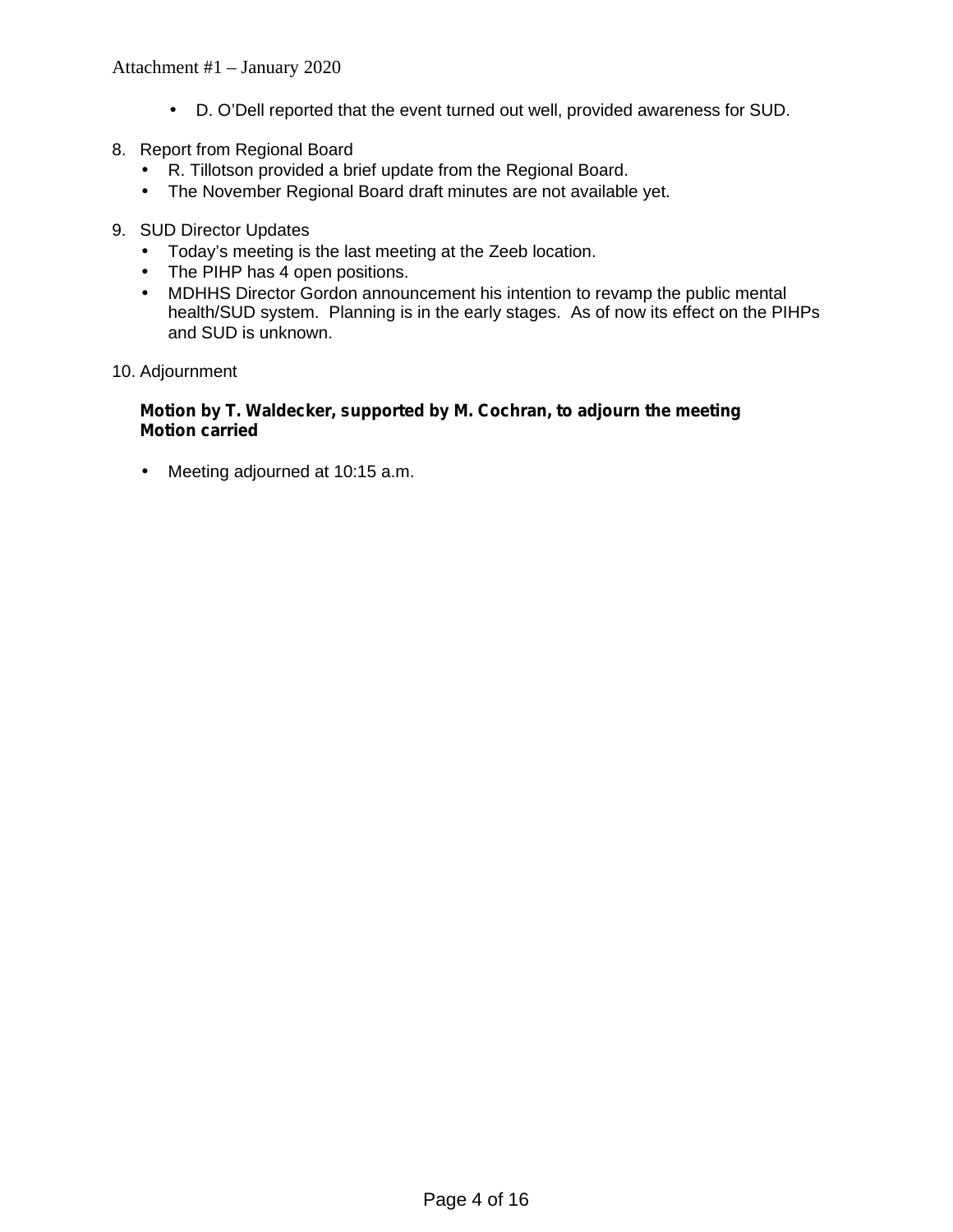#### Community Mental Health Partnership Of Southeast Michigan SUD SUMMARY OF REVENUE AND EXPENSE BY FUND November 2019 FY20

| <b>Summary Of Revenue &amp; Expense</b> |                  |                         |      |                   |    |                       |               |               |     |              |      |                      |
|-----------------------------------------|------------------|-------------------------|------|-------------------|----|-----------------------|---------------|---------------|-----|--------------|------|----------------------|
|                                         |                  |                         |      |                   |    | <b>Funding Source</b> |               |               |     |              |      | <b>Total Funding</b> |
|                                         | Medicaid         | <b>Healthy Michigan</b> |      | SUD - Block Grant |    | SUD - SOR             | SUD - STR     | Gambling Prev |     | SUD-COBO/PA2 |      | Sources              |
| <b>Revenues</b>                         |                  |                         |      |                   |    |                       |               |               |     |              |      |                      |
| Funding From MDCH                       | 55,590           | 988,059                 |      | 549,357           |    | 116,849               | 106,395       | 8,499         |     |              |      | 1,824,749            |
| PA2/COBO Tax Funding Current Year       |                  |                         |      |                   |    |                       |               |               |     | 307,350      |      | 307,350              |
| PA2/COBO Reserve Utilization            |                  |                         |      |                   |    |                       |               |               |     | 130,369      |      | 130,369              |
| Other                                   |                  |                         |      |                   |    |                       |               |               |     |              |      |                      |
| <b>Total Revenues</b>                   | 55,590           | \$<br>988,059           | \$   | 549,357           | \$ | 116,849               | \$<br>106,395 | \$<br>8,499   | \$. | 437,719      | \$   | 2,262,468            |
| <b>Expenses</b>                         |                  |                         |      |                   |    |                       |               |               |     |              |      |                      |
| Funding for County SUD Programs         |                  |                         |      |                   |    |                       |               |               |     |              |      |                      |
| <b>CMHPSM</b>                           |                  |                         |      |                   |    | 116,849               | 100,944       | 8,064         |     |              |      | 225,857              |
| Lenawee                                 | 76,080           | 146,724                 |      | 48,908            |    |                       |               |               |     | 28,163       |      | 299,875              |
| Livingston                              | 50,148           | 92,582                  |      | 50,148            |    |                       |               |               |     | 49,698       |      | 242,576              |
| Monroe                                  | 63,296           | 146,035                 |      | 164,291           |    |                       |               |               |     | 24,591       |      | 398,212              |
| Washtenaw                               | 205,919          | 342,337                 |      | 239,947           |    |                       |               |               |     | 77,159       |      | 865,361              |
| <b>Total SUD Expenses</b>               | 395,442          | \$<br>727,677           | \$   | 503,294           | \$ | 116,849               | \$<br>100,944 | \$<br>8,064   | \$  | 179,612      | \$   | 2,031,882            |
| <b>Administrative Cost Allocation</b>   | 13,948           | 25,670                  |      | 46,062            |    |                       | 5,451         | 435           |     |              | - 35 | 91,566               |
|                                         |                  |                         |      |                   |    |                       |               |               |     |              |      |                      |
| <b>Total Expenses</b>                   | 409,390          | 753,347                 | - \$ | 549,356           |    | 116,849               | \$<br>106,395 | 8,500         | \$  | 179,612      | -\$  | 2,123,449            |
|                                         |                  |                         |      |                   |    |                       |               |               |     |              |      |                      |
| Revenues Over/(Under) Expenses          | \$<br>(353, 800) | \$<br>234,712           | \$   | $\mathbf 0$       | Ŝ. | $\Omega$              | \$            | \$            | \$  | 258,107      |      | 139,019              |

|         |          |         |              | Revenues<br>Over/(Under) |
|---------|----------|---------|--------------|--------------------------|
|         |          |         |              | Expenses                 |
|         |          |         |              |                          |
| 35,088  |          | 28,163  |              | 6,925                    |
| 105,680 |          | 49,698  |              | 55,982                   |
| 77.346  |          | 24,591  |              | 52,755                   |
| 219,605 |          | 77,159  |              | 142,446                  |
| 437.719 | \$       | 179.612 | S            | 258,107                  |
|         | Revenues |         | Expenditures |                          |

|                 | FY 20 Beginning | FY20 Projected     | FY21 Projected     | FY21 Projected        |
|-----------------|-----------------|--------------------|--------------------|-----------------------|
| Unallocated PA2 | <b>Balance</b>  | <b>Utilization</b> | <b>Utilization</b> | <b>Ending Balance</b> |
| Lenawee         | 912.004         | (222, 723)         | (222, 723)         | 466,557               |
| Livingston      | 3,354,112       | (613, 133)         | (613, 133)         | 2,127,846             |
| Monroe          | 767.762         | (164, 037)         | (164, 037)         | 439,688               |
| Washtenaw       | 2.898.376       | (598, 506)         | (598, 506)         | 1,701,365             |
| Total           | 7.932.254       | (1,598,399)        | (1,598,399)        | 4,735,456             |
|                 |                 |                    |                    |                       |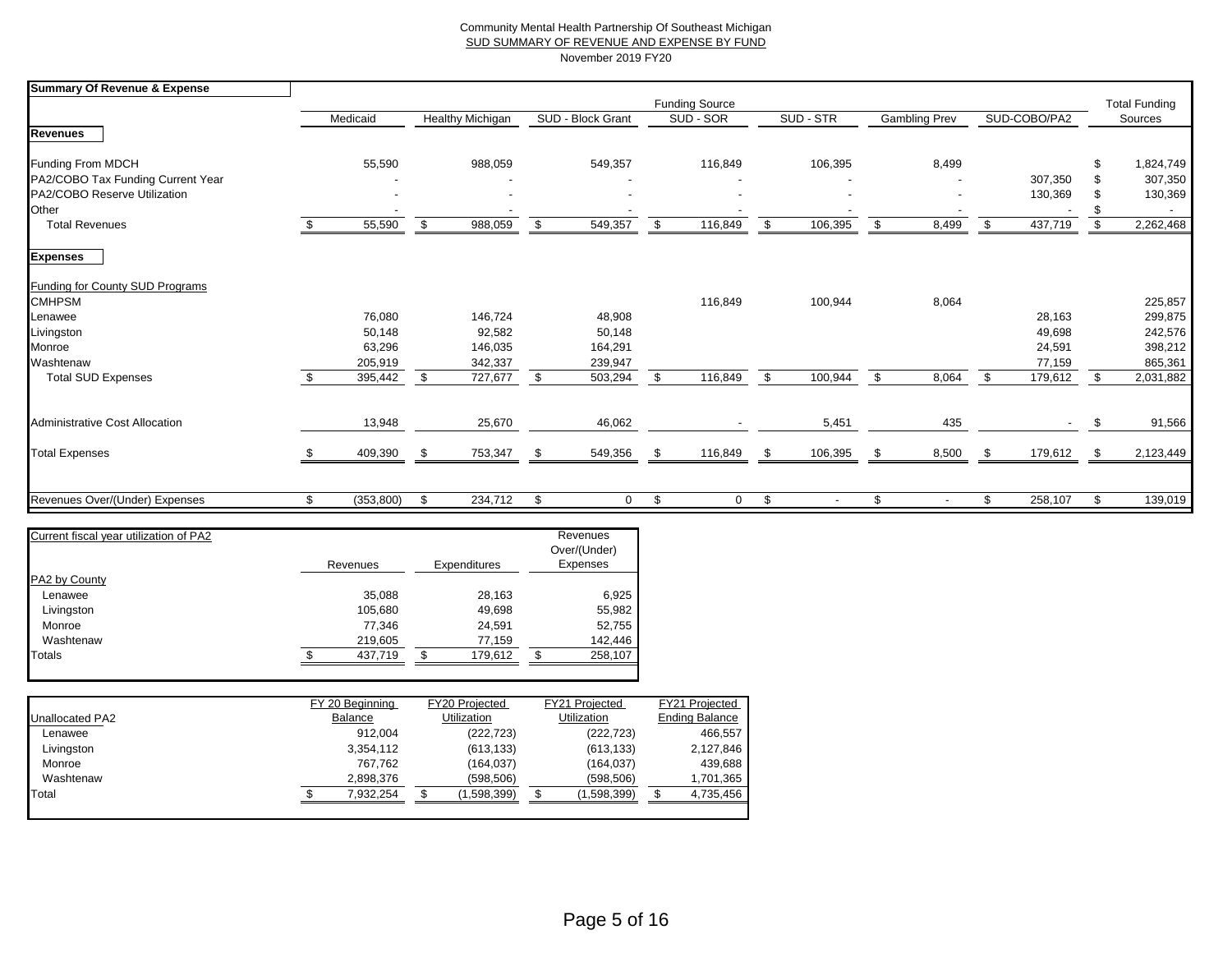#### **CMHPSM SUD OVERSIGHT POLICY BOARD**

#### **ACTION REQUEST**

**Board Meeting Date:** January 23, 2020

**Action Requested**: Training for peers is required for individuals who are working in the coaching capacity with our provider organizations, CMH's and projects related to treatment and prevention in our region. Having a Certified Recovery Coach enables these services to be covered through Medicaid and Block grant funding. The CMHPSM has supported these large trainings around the region over the years. Many of these individuals go on to further their education and careers as clinicians, case managers and leaders. This training will be made available to those within our region.

Two trainings are being planned:

- 1. CCAR Peer Recovery Coach Training is a five-day intensive training and is planned to occur in April for a maximum of 40 peer participants. This five-day training was successfully held last year with 33 participants. The estimated cost for this training is \$15,500 and includes venue, food and training materials.
- 2. Medication Assisted Recovery Services (MARS) Training will consist of two one-day trainings for a maximum of 15 peers at each training. The majority of funding for this training will come from the SOR grant. However, food cannot be covered by SOR. The estimated food cost is \$500 per training, for a total of \$1,000.

If any funding remains from these two trainings, it may be utilized to send individual peers to other trainings such as state certification training for Peer Recovery Coaches.

#### **Connection to PIHP/MDCH Contract, Regional Strategic Plan or Shared Governance Model:**

Workforce development is a strategic objective for the SUD system, CMHSP and state. Expansion of qualified peers to fill positions region wide is necessary as state and federal expansion grants rely heavily on recovery coaches.

#### **Recommendation**:

Approval of maximum \$16,500 PA2 Funds for trainings for Peer Recovery Supports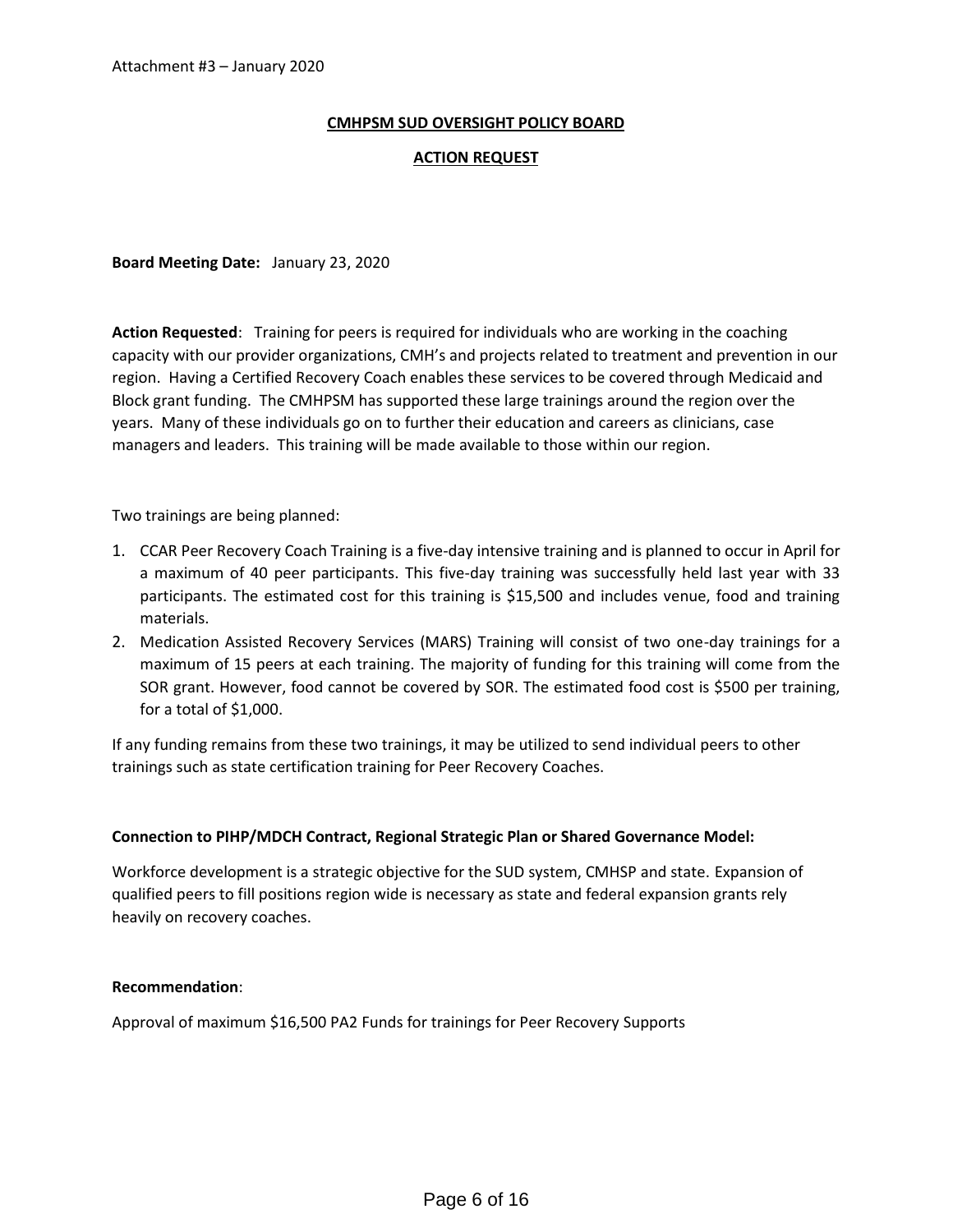# Att. #4 – January 2020 **COMMUNITY MENTAL HEALTH PARTNERSHIP OF SOUTHEAST MICHIGAN**



## **Serving Lenawee, Livingston, Monroe, and Washtenaw Counties**

#### *Request for MINI GRANT Funds*

*Mini-Grants: A specific amount of funds per county set aside annually for small initiatives that arise during the fiscal year in the amount not to exceed \$1000. There is a limit of \$5000 per county each fiscal year. Mini-Grants may only be awarded for special activities or initiatives related to substance use disorders education, awareness, community activities and events, etc., and not be used for staffing purposes. The applicant must identify a source of other matching funds or in-kind effort to receive the grant. Once an award is made, the applicant will not be eligible to receive other mini-grant funding for any additional project during the fiscal year.*

| Date:                                          | 1/6/2020                                                                                                                                                                                                                                                                                                                                                                                                                                                                                                                                                                                                                                                                                                                                                                                                                                                                                                                                                                                                                                                                                                                                                                                                                                                                                                                                                                                                                                                                                                                                                                                                                                            |
|------------------------------------------------|-----------------------------------------------------------------------------------------------------------------------------------------------------------------------------------------------------------------------------------------------------------------------------------------------------------------------------------------------------------------------------------------------------------------------------------------------------------------------------------------------------------------------------------------------------------------------------------------------------------------------------------------------------------------------------------------------------------------------------------------------------------------------------------------------------------------------------------------------------------------------------------------------------------------------------------------------------------------------------------------------------------------------------------------------------------------------------------------------------------------------------------------------------------------------------------------------------------------------------------------------------------------------------------------------------------------------------------------------------------------------------------------------------------------------------------------------------------------------------------------------------------------------------------------------------------------------------------------------------------------------------------------------------|
| <b>Contact Person:</b><br>(Name, email, phone) | Megan Palmer/Julie Arnold                                                                                                                                                                                                                                                                                                                                                                                                                                                                                                                                                                                                                                                                                                                                                                                                                                                                                                                                                                                                                                                                                                                                                                                                                                                                                                                                                                                                                                                                                                                                                                                                                           |
| Requestor:                                     | LCCA - Megan Palmer/Julie Arnold                                                                                                                                                                                                                                                                                                                                                                                                                                                                                                                                                                                                                                                                                                                                                                                                                                                                                                                                                                                                                                                                                                                                                                                                                                                                                                                                                                                                                                                                                                                                                                                                                    |
| Amount of Request:                             | \$1,000.00                                                                                                                                                                                                                                                                                                                                                                                                                                                                                                                                                                                                                                                                                                                                                                                                                                                                                                                                                                                                                                                                                                                                                                                                                                                                                                                                                                                                                                                                                                                                                                                                                                          |
| Type of Request:                               | $\Box$ Other: $\_\_$<br>⊠Community event<br>□Staff Training<br>□Coalition Support<br>Attach information as needed.                                                                                                                                                                                                                                                                                                                                                                                                                                                                                                                                                                                                                                                                                                                                                                                                                                                                                                                                                                                                                                                                                                                                                                                                                                                                                                                                                                                                                                                                                                                                  |
| Describe Program<br>Request:                   | Youth Summit: The youth-lead prevention workgroup members from Livingston<br>County are planning and organizing a youth summit for a large group of their peers for<br>our youth led prevention initiative. The monies being requested will be used towards<br>the cost of food for the youth summit planning sessions, incidentals and the youth<br>summit itself. The teens are looking at hosting the event at Church 2/42 in Brighton.<br>The youth summit planning sessions would include snacks for 2 evening planning<br>sessions (chips, soda/water, vegetable tray, paper products). Our 4 Saturday planning<br>sessions which will consist of a longer day, we are looking at providing breakfast, lunch<br>and snacks for the teens while being cognizant of special diets (gluten and vegetarian<br>etc.). It is anticipated that there will be 15 or more teens planning the event and 3 to 4<br>adults.<br>Breakfast would consist of bagels, cream cheese and various pastries at \$40.00 per<br>session $x = 4$ = \$160.00.<br>If pizza is ordered for lunch, we would need 6 large pizza's at each meeting. If an<br>average pizza is $$12.50 \times 6 = $75.00$ for one planning session $x 4 = $300.00$ .<br>To maintain a healthy diet for our teens, a Salad/veggies will be provided. We would<br>order 4 salads at 5.99 each = \$23.96 x 4 = \$95.84;<br>2 orders of bread sticks at $$3.99 = $7.98 \times 4 = $31.92$ ,<br>3 soda's at $$2.00 = $6.00 \times 4 = $24.00$<br>and paper products at approximately \$20.00 for plates, silverware, cups and napkins.<br>Afternoon snacks would run about \$15.00 x4 = \$60.00. |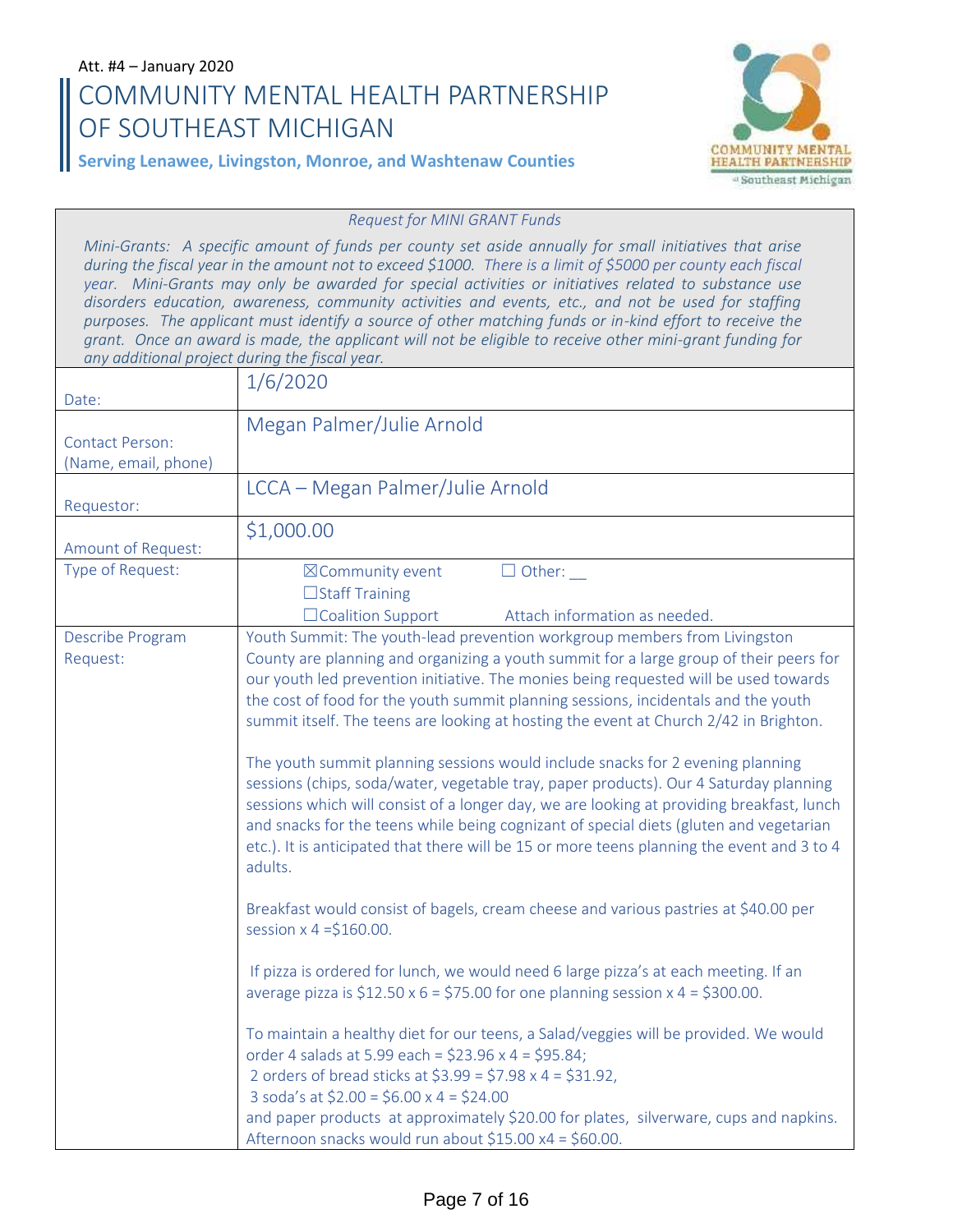| Targeted Community:<br>Describe how and<br>where matching funds<br>will be applied. If in-<br>kind, describe:<br>Identify Key People,<br>Coalitions, and/or<br><b>Community Partners</b><br>involved in program: | On May 7, 2020 during the Summit, Breakfast items (bagels, pastries), lunch (pizza,<br>salad, breadsticks) and snacks will be needed. The plan is for up to 100 teens<br>participating. The monies being requested help cover the cost of food, paper products,<br>soda/water and any incidentals.<br>With a large order, the cost of the pizza will decrease to \$10.99 per 1 topping pizza. It<br>is anticipated that 33 pizzas will be ordered $(33 \times 10.99 = $363.00)$ for pizza only. 11<br>orders breadsticks at $$3.99 = $43.89$ , 18 large salads at $$5.99 = $107.82$ and<br>soda/water would be around \$30.00. Paper products for the event would cost<br>approximately \$70.00.<br>Our goal is to be sensible to how the money is being spend and assuring that our teens<br>are provided a meal and have some healthy choices for them.<br>With an understanding of teens, the youth summit planning could take some twists<br>and turns. However, at present, the youth plan to have a keynote speaker which will<br>address issues of substance use. They also plan to have several break-out sessions with<br>topics that aid in the reduction of substance use by addressing teen issues such as<br>mental health (anxiety reduction), mindfulness, bullying, etc These topics will assist<br>the teens in improving coping skills which may lead to less substance use as a coping<br>mechanism. There is a possibility of not having a key note speaker and only having<br>break-out sessions.<br>(Geographic area) Livingston County<br>The matching funds will be from the volunteer work of the students and all of the<br>individuals who put time in to the planning and organizing of the event. This includes<br>the use of facilities.<br>Livingston County Community Alliance, and teens from Local school districts(youth-<br>lead prevention workgroup) are the key persons. The Livingston County Community<br>Alliance prevention team will be overseeing the event and guiding and instructing the<br>teens throughout. The prevention team will be hands on with the teens and encourage<br>the development of their leadership skills. |
|------------------------------------------------------------------------------------------------------------------------------------------------------------------------------------------------------------------|--------------------------------------------------------------------------------------------------------------------------------------------------------------------------------------------------------------------------------------------------------------------------------------------------------------------------------------------------------------------------------------------------------------------------------------------------------------------------------------------------------------------------------------------------------------------------------------------------------------------------------------------------------------------------------------------------------------------------------------------------------------------------------------------------------------------------------------------------------------------------------------------------------------------------------------------------------------------------------------------------------------------------------------------------------------------------------------------------------------------------------------------------------------------------------------------------------------------------------------------------------------------------------------------------------------------------------------------------------------------------------------------------------------------------------------------------------------------------------------------------------------------------------------------------------------------------------------------------------------------------------------------------------------------------------------------------------------------------------------------------------------------------------------------------------------------------------------------------------------------------------------------------------------------------------------------------------------------------------------------------------------------------------------------------------------------------------------------------------------------------------------------------------------------------------|
|                                                                                                                                                                                                                  | The teens that represent each high school within district with Livingston county<br>(Howell, Fowlerville, Pinckney, Brighton, Hartland). Approximately 25 teens from each<br>school district will be invited to attend.                                                                                                                                                                                                                                                                                                                                                                                                                                                                                                                                                                                                                                                                                                                                                                                                                                                                                                                                                                                                                                                                                                                                                                                                                                                                                                                                                                                                                                                                                                                                                                                                                                                                                                                                                                                                                                                                                                                                                        |
| Please note:                                                                                                                                                                                                     | All programming must be consistent with the implementation of Recovery-Oriented Systems of Care (ROSC).<br>Recovery-oriented systems support person-centered and self-directed approaches to care that build on the<br>strengths and resilience of individuals, families, and communities to take responsibility for their sustained health,<br>wellness and recovery from alcohol and drug problems (Center for Substance Abuse Treatment, 2005).                                                                                                                                                                                                                                                                                                                                                                                                                                                                                                                                                                                                                                                                                                                                                                                                                                                                                                                                                                                                                                                                                                                                                                                                                                                                                                                                                                                                                                                                                                                                                                                                                                                                                                                             |
| <b>CMHPSM Office Use Only</b>                                                                                                                                                                                    |                                                                                                                                                                                                                                                                                                                                                                                                                                                                                                                                                                                                                                                                                                                                                                                                                                                                                                                                                                                                                                                                                                                                                                                                                                                                                                                                                                                                                                                                                                                                                                                                                                                                                                                                                                                                                                                                                                                                                                                                                                                                                                                                                                                |
|                                                                                                                                                                                                                  | Click or tap here to enter text.                                                                                                                                                                                                                                                                                                                                                                                                                                                                                                                                                                                                                                                                                                                                                                                                                                                                                                                                                                                                                                                                                                                                                                                                                                                                                                                                                                                                                                                                                                                                                                                                                                                                                                                                                                                                                                                                                                                                                                                                                                                                                                                                               |
| <b>Amount Recommended</b>                                                                                                                                                                                        |                                                                                                                                                                                                                                                                                                                                                                                                                                                                                                                                                                                                                                                                                                                                                                                                                                                                                                                                                                                                                                                                                                                                                                                                                                                                                                                                                                                                                                                                                                                                                                                                                                                                                                                                                                                                                                                                                                                                                                                                                                                                                                                                                                                |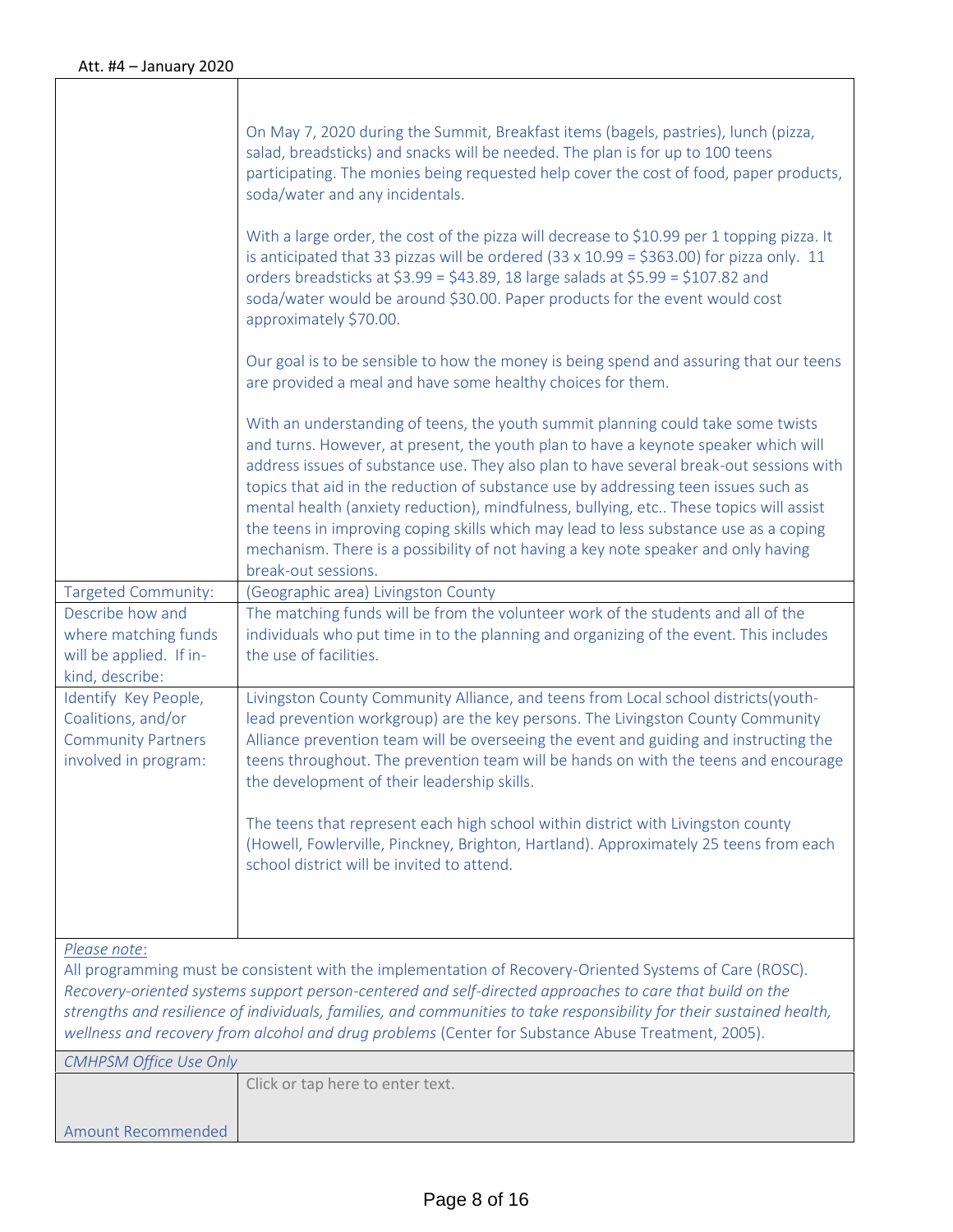& Comments: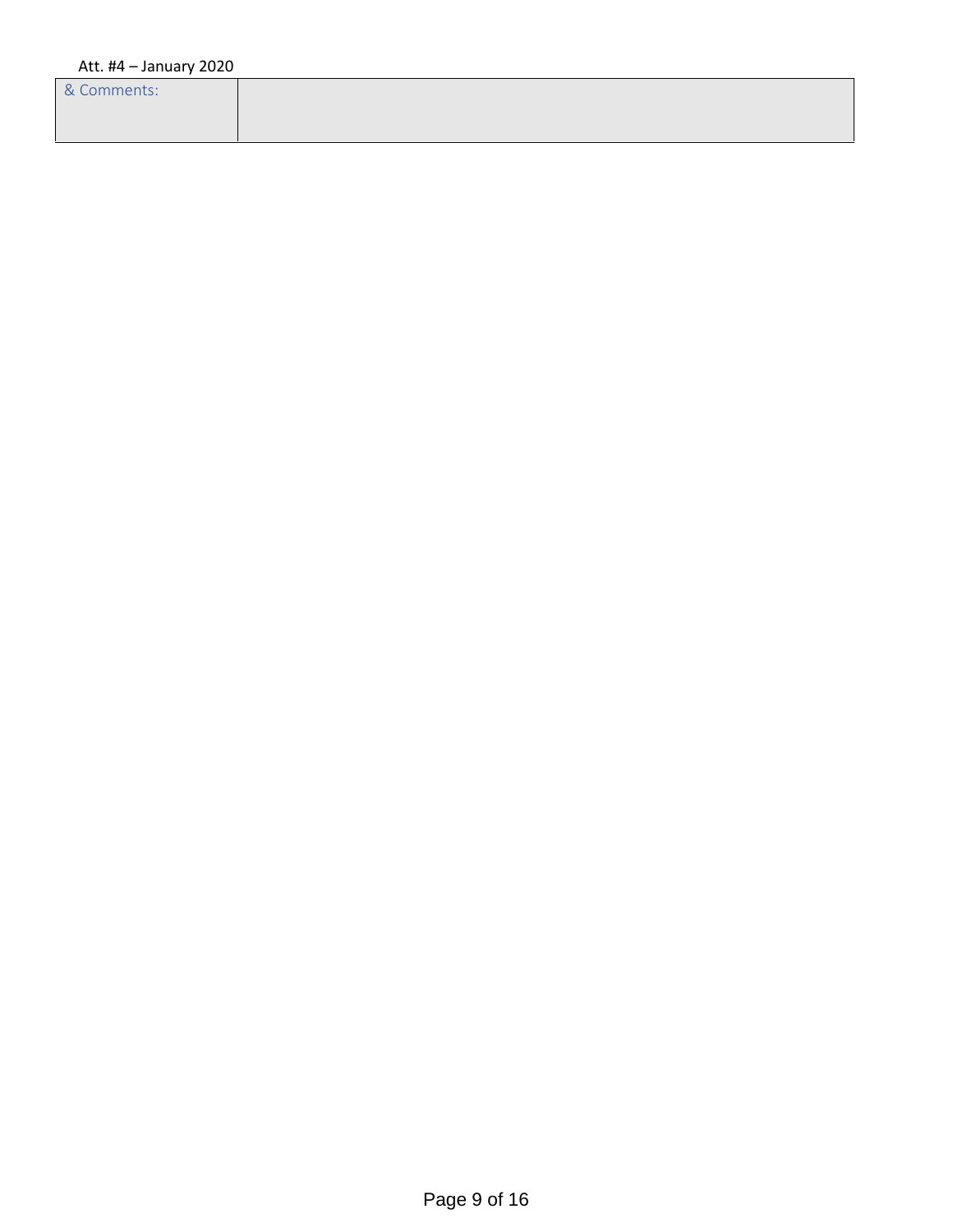# **COMMUNITY MENTAL HEALTH PARTNERSHIP OF SOUTHEAST MICHIGAN REGULAR BOARD MEETING MINUTES December 11, 2019**



- **Members Present:** Greg Adams, Susan Fortney, Roxanne Garber, Gary McIntosh, Sharon Slaton, Caroline Richardson, Ralph Tillotson
- **Members Absent:** Judy Ackley, Charles Coleman, Bob King, Sandra Libstorff, Charles Londo, Katie **Scott**
- **Staff Present:** Kathryn Szewczuk, Stephannie Weary, Lisa Jennings, James Colaianne, Connie Conklin, Dana Darrow, Nicole Adelman
- **Others Present:** Lori Lutomski, John Lapham
	- I. Call to Order Meeting called to order at 6:06 p.m. by Board Chair S. Slaton.
	- II. Roll Call
		- A quorum of members present was confirmed at 6:10, when R. Garber joined the meeting by telephone.
- III. Consideration to Adopt the Agenda as Presented

#### **Motion by R. Tillotson, supported by G. Adams, to approve the agenda Motion carried**

- Addition to New Business: CEO review.
- IV. Consideration to Approve the Minutes of the November 13, 2019 Regular Meeting and Waive the Reading Thereof

#### **Motion by S. Fortney, supported by G. Adams, to approve the minutes of the November 13, 2019 regular meeting and waive the reading thereof Motion carried**

- V. Audience Participation None
- VI. Old Business
	- a. November Revised Finance Report
		- J. Colaianne presented.
		- This revised report provides a correction to an error with formulas that was in last month's report.
	- b. December Finance Report
		- J. Colaianne presented. Discussion followed.
- VII. New Business

#### **CMHPSM Mission Statement**

*Through effective partnerships, the CMHPSM shall ensure and support the provision of quality integrated care that focuses on improving the health and wellness of people living in our region.*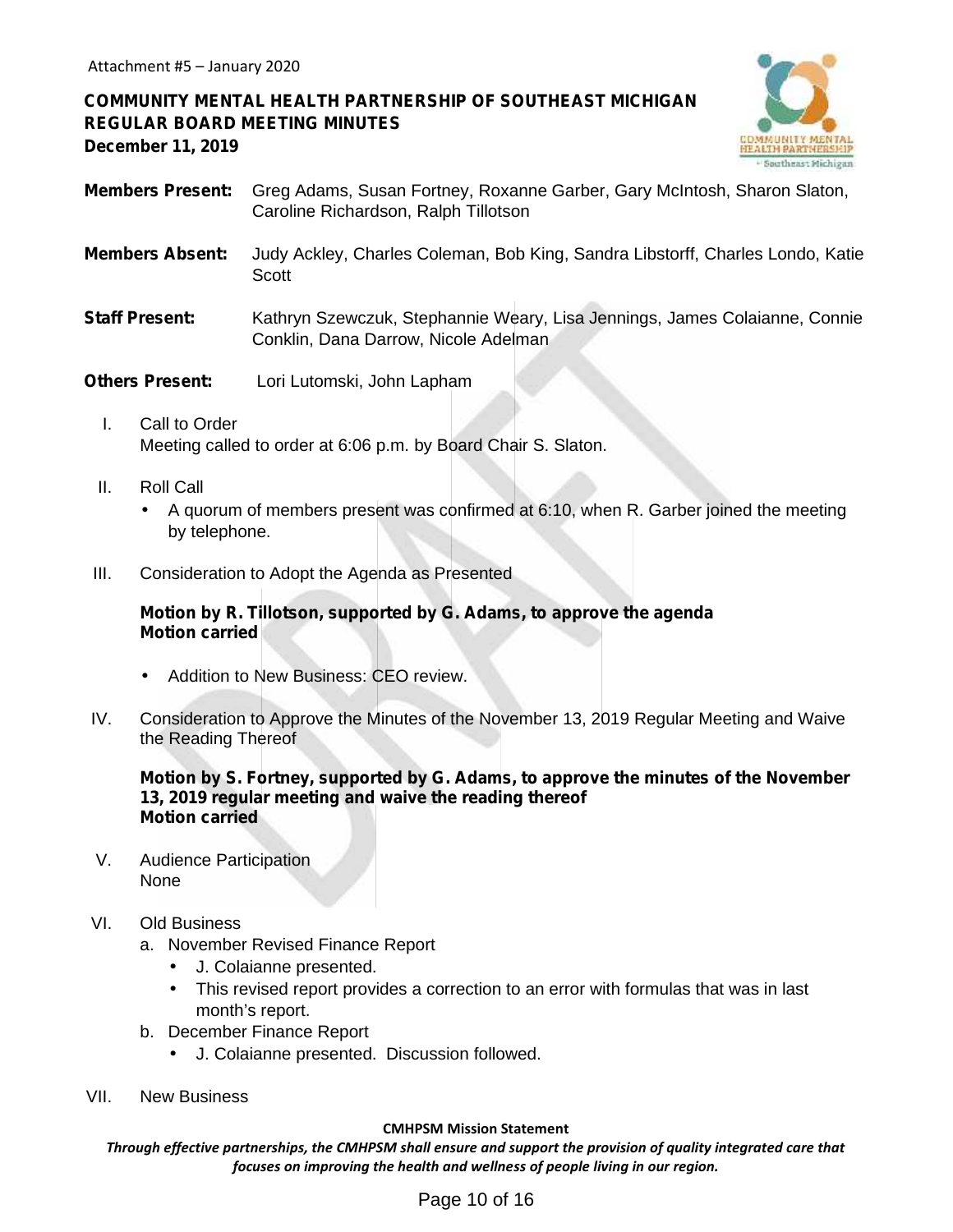- a. Consideration to approve the CEO to execute the presented contracts/amendments **Motion by C. Richardson, supported by G. McIntosh, to approve the CEO to execute the presented contracts/amendments Motion carried**
- b. Contracts Executed Within CEO Authority
	- J. Colaianne shared an overview of the FUSE Technology contract that was executed within the CEO's authority.
- c. Proclamations for Five Years of Service at the CMHPSM for Lynda Wood, Katie Postmus, Joelen Kersten (December)

## **Motion by C. Richardson, supported by S. Fortney, to recognize Lynda Wood, Katie Postmus, and Joelen Kersten for five years of service at the CMHPSM Motion carried**

- d. CEO Review
	- The Board will conduct a 6-month CEO performance evaluation.
	- Board Chair S. Slaton named the following to the CEO Performance Evaluation subcommittee:
		- $\triangleright$  C. Richardson (Subcommittee Chair)
		- $\triangleright$  S. Slaton
		- $\triangleright$  S. Fortney
	- S. Weary will follow up with C. Richardson regarding the tool that was used for the last 360-degree review that was conducted earlier this year.

# VIII. Reports to the CMHPSM Board

- a. Report from the SUD Oversight Policy Board (OPB)
	- The OPB met last week, combining the November and December OPB meetings. The minutes and finance report will be submitted in the January Regional Board packet.
- b. CEO Report to the Board
	- J. Colaianne provided an overview of the state's proposed system redesign, staffing updates, and more. See the CEO Report in the Regional Board meeting packet for more highlights and details.
- c. Move Update
	- The targeted move dates for CMHPSM are December 12 and December 13. See the CEO Report in the Regional Board meeting packet for more highlights and details.
- IX. Adjournment

## **Motion by R. Tillotson, supported by R. Garber, to adjourn the meeting Motion carried**

Meeting adjourned at 7:05 p.m.

\_\_\_\_\_\_\_\_\_\_\_\_\_\_\_\_\_\_\_\_\_\_\_\_\_\_\_\_\_\_\_\_\_ Judy Ackley, CMHPSM Board Secretary

**CMHPSM Mission Statement**

*Through effective partnerships, the CMHPSM shall ensure and support the provision of quality integrated care that focuses on improving the health and wellness of people living in our region.*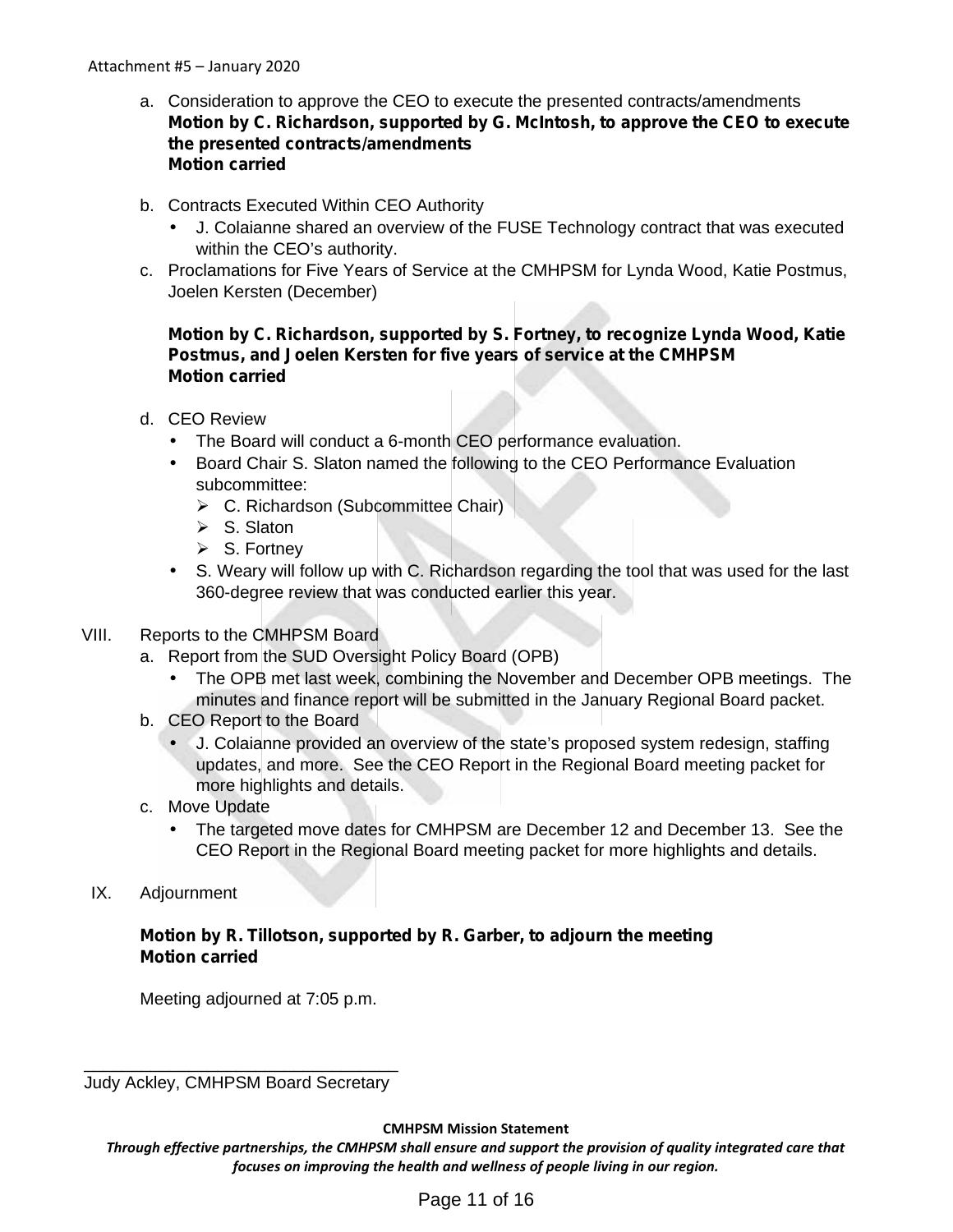

# **FEDERAL TOBACCO 21: THE LAW OF LAND**

**In December 2019, Congress passed, and the President signed, a \$1.37 trillion spending bill that included a provision to raise the minimum legal sales age for all tobacco products from 18 to 21 nationwide. Upon the President's signature, the age change became effective immediately.**

*The Preventing Tobacco Addiction Foundation/Tobacco 21 is gratified that this common-sense prevention policy is in place at the federal level; however, there is continued opportunity to help strengthen enforcement on a local, state, and national level.* 

## **Fast Facts:**

- **It is now a violation of federal law for any retailer to sell any nicotine or tobacco products to anyone under the age of 21.**
- **FDA will oversee enforcement of the minimum legal sales age at 21. (Due to the dramatic increase in e-cigarette use by middle and high school age youth since 2016, there is an opportunity to strengthen local and state level enforcement measures around all tobacco and nicotine products to supplement the FDA's national efforts.)**
- **There are no exemptions for sales to members of the military who are under 21.**
- **The law does not phase-in age restrictions (i.e., there is no "grandfathering") of those who are currently 18, 19 or 20.**
- **The law does not preempt states, counties or cities from passing and enforcing their own age restriction laws and does not preempt Tobacco 21 laws already in place in cities, counties and states, except that no military or grandfathering exemptions are granted.**
- **The law penalizes retailers for selling tobacco products to youth, not those attempting to purchase, although many states and cities retain purchase, use and possession (PUP) laws.**
- **The law does not require that states pass laws to raise their sales age to 21, but it does require states to demonstrate that their retailers are complying with the law. If not, the state eventually risks losing some portion of their federal substance abuse grant funding.**
- **This law does not address flavored tobacco or nicotine products in any way, although on January 2, 2020, the FDA issued an enforcement policy on unauthorized flavored cartridge based e-cigarettes[: https://www.fda.gov/media/133880/download](https://www.fda.gov/media/133880/download)**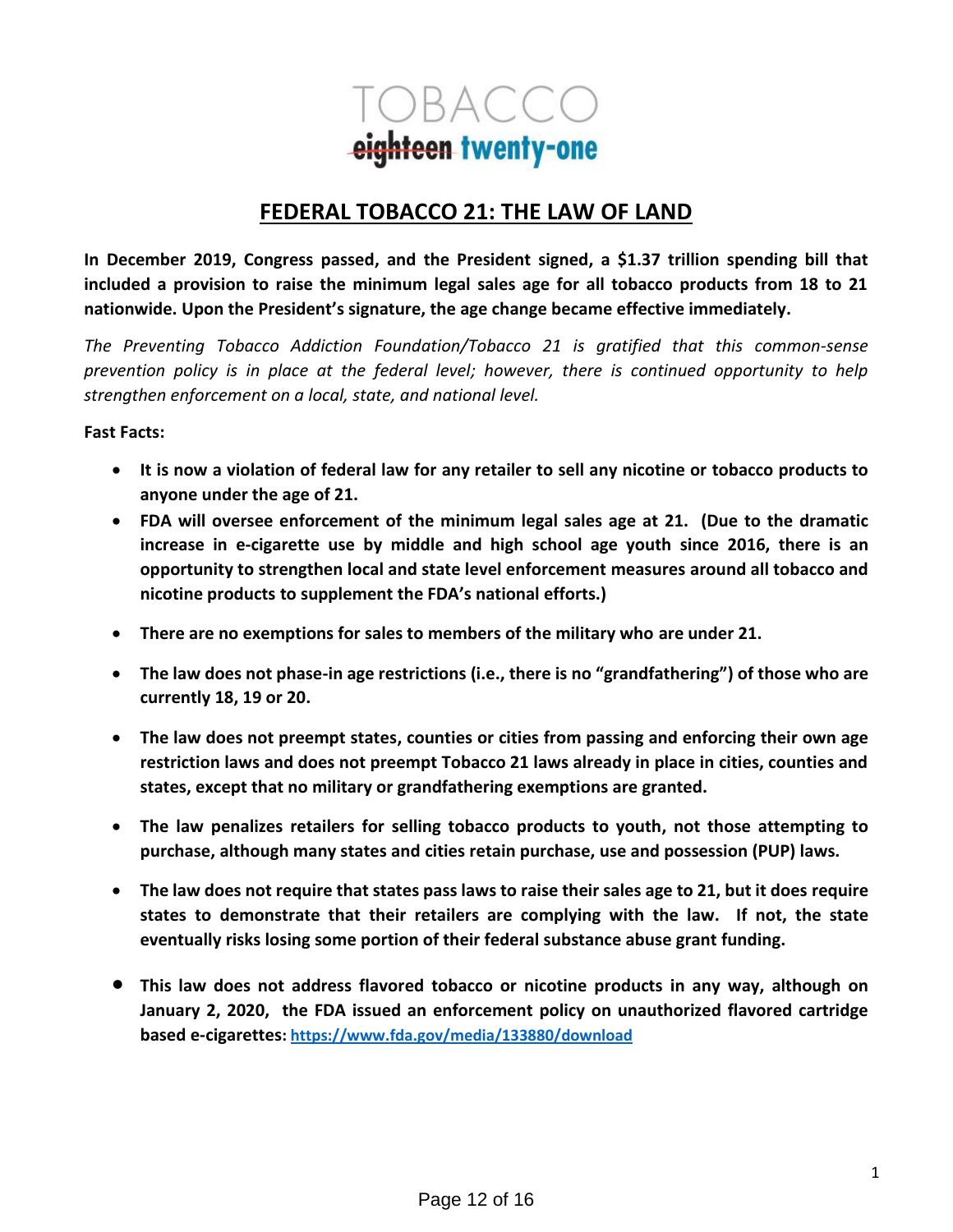# **Federal Tobacco 21 Law FAQ**

# **1. What was the Tobacco 21 landscape prior to the Federal Legislation?**

Over 540 local jurisdictions and 19 states had passed a Tobacco 21 law.

## **2. Where can I find the Federal Tobacco 21 Legislation?**

The bill is available at the link provided below and the Tobacco 21 provisions begin on page 1492:

<https://docs.house.gov/billsthisweek/20191216/BILLS-116HR1865SA-RCP116-44.PDF>

## **3. What does the Federal Tobacco 21 bill do?**

• Amends the Federal, Drug, and Cosmetic Act 906(d) to include a new subsection, 906(d)(5), which states: "Minimum Age of Sale ¬– It shall be unlawful for any retailer to sell a tobacco product to any person younger than 21 years of age."

# *Note: This amendment makes it clear that the retailer is responsible, rather than the sales clerk or youth purchaser.*

- Amends Federal, Drug and Cosmetic Act 906(d)(3)(ii) to restrict the FDA from establishing a minimum legal sales age above age 21.
- FDA will continue to enforce the minimum legal sales age. The law does not increase fines/penalties for violations.
- Amends the Public Health Services Act Sec. 1926 (42 U.S.C. 300x-26) (the Synar Amendment) with respect to grant monies, enforcement, implementation, and compliance rates (discussed more in depth in Question 5).
- Enables the Secretary of Health and Human Services to promulgate regulations for tobacco product sales to increase the minimum age of sale from 18 to 21 and update the ID verification age from 27 to 30.
- The law provides grant funding to the states to assist in obtaining retailer compliance, but federal funds are meant to "supplement" state-funded tobacco control efforts not "supplant" state funding to that effect.
- Health and Human Services will provide technical assistance to the states.
- No exemptions or phase in were included, including no military exemption or grandfathering of age groups.
- The law does not preempt states or localities from passing their own age restriction laws.
- Congress appropriated \$18.5 million in grant money available to support states in their transition, with a sunset period until September, 2024.

*NOTE: This summary does not include every change to current law based on the Tobacco 21 provisions of the spending bill but rather serves as an overview. The bill language in full can be found in the link in Answer 2 (above).*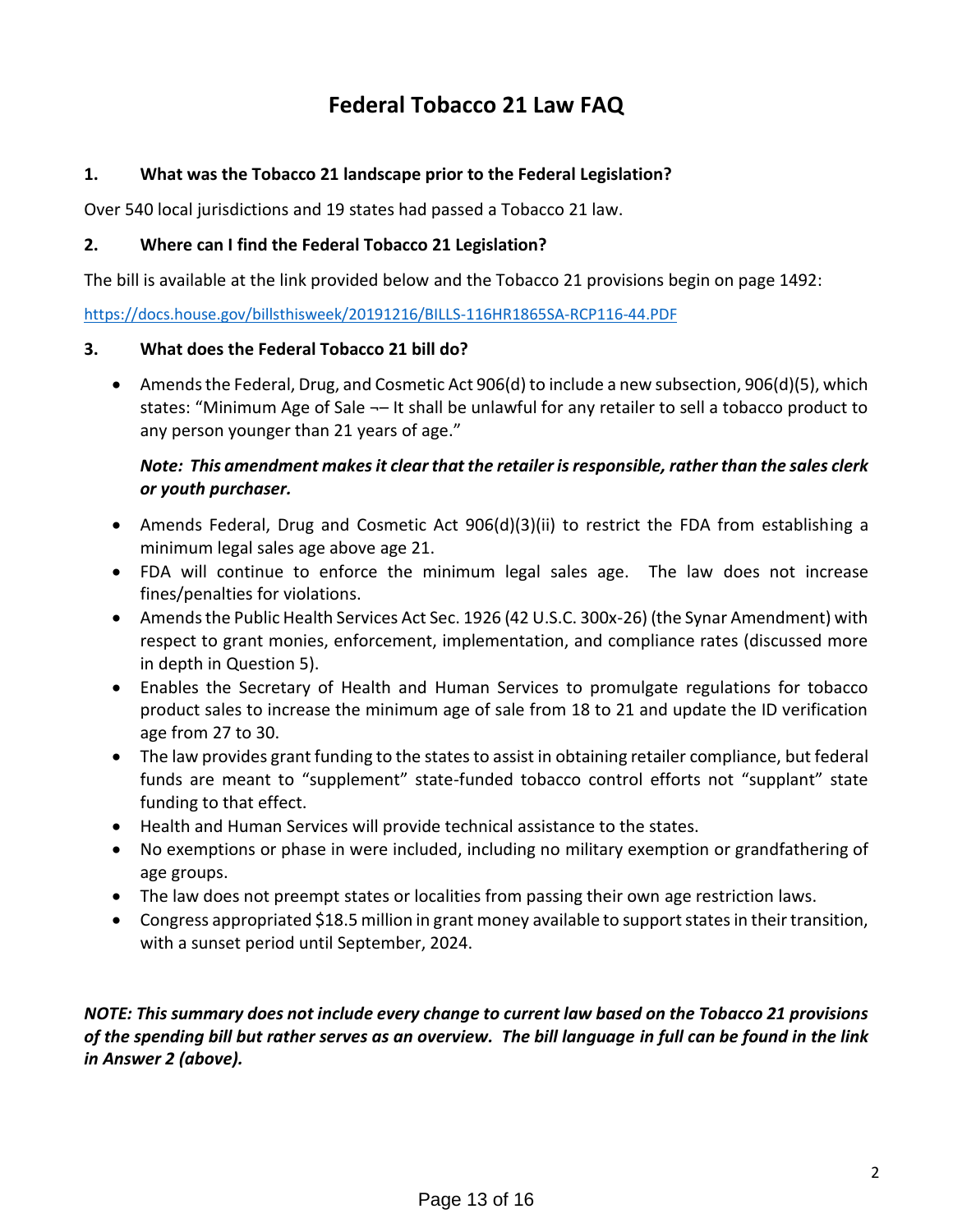# *4.* **When is Federal Tobacco 21 effective?**

The age change became effective immediately, according to the Food and Drug Administration: *"On December 20, 2019, the President signed legislation to amend the Federal Food, Drug, and Cosmetic Act, and raise the federal minimum age of sale of tobacco products from 18 to 21 years. It is now illegal for a retailer to sell any tobacco product – including cigarettes, cigars and e-cigarettes – to anyone under 21. FDA will provide additional details on this issue as they become available."*

# *Retailers can visit the FDA website for guidance:*

# [https://www.fda.gov/tobacco-products/compliance-enforcement-training/retail-sales-tobacco](https://www.fda.gov/tobacco-products/compliance-enforcement-training/retail-sales-tobacco-products)[products](https://www.fda.gov/tobacco-products/compliance-enforcement-training/retail-sales-tobacco-products)

NOTE: The legislation enables the Secretary of Health and Human Services to promulgate rules to carry out the new law no later than 180 days after the date of enactment of the Act. The Secretary is required to publish the final rule to update the regulations under Chapter 9 of the Federal Food, Drug, and Cosmetic Act to carry out the amendments, to update all references to persons under 18, and to update the relevant age verification requirements to require age verification for individuals under the age of 30. This final rule will take effect no later than 90 days after the date on which the final rule is published.

# **5. What is 'Synar' and how does the Federal bill amend Synar?**

The original Synar Amendment, named for the Oklahoma Senator who introduced the amendment, required, among other things, states to adopt state laws setting the tobacco sale age at 18 in order to receive their Substance Abuse Prevention and Treatment Block (SAPTB) grant money. However, that part of the Synar amendment was repealed in the new legislation, and states are not required to pass their own laws to update their tobacco sales age to 21. States will still need to demonstrate compliance with the federal age of 21 as a condition of the grant. Specifically, under 42 U.S.C. 300x-26, a funding agreement for the SAPTB under Section 1921 requires the states involved to (1) annually conduct random, unannounced inspections to ensure that retailers do not sell tobacco products to individuals under the age of 21, and (2) report such findings to the federal government annually. If states do not demonstrate a compliance rate determined by the Secretary, they risk losing up to 10% of their SAPTB monies.

The new law grants a 3-year grace period following enactment to come into compliance with the reporting and enforcement requirements before the Secretary may withhold any funds, with a further 2-year period for Secretary to exercise discretion in enforcement.

# **6. Does the Federal Tobacco 21 law include a Military Exemption?**

No. The Federal Tobacco 21 law does not exempt anyone from the age requirement. It is now illegal for retailers to sell tobacco product to anyone under the age of 21.

# **7. What does this mean for states and localities that have a military exemption in their Tobacco 21 laws? Does this Federal law overturn all military exemptions that are currently in effect?**

The Federal Tobacco 21 law does not exempt anyone or group from the age restriction requirements. States and cities that exempt members of the military from their Tobacco 21 laws are in violation of federal law. In other words, because the federal law does not have a military exemption, all such sales to persons under 21, regardless of military status, are illegal.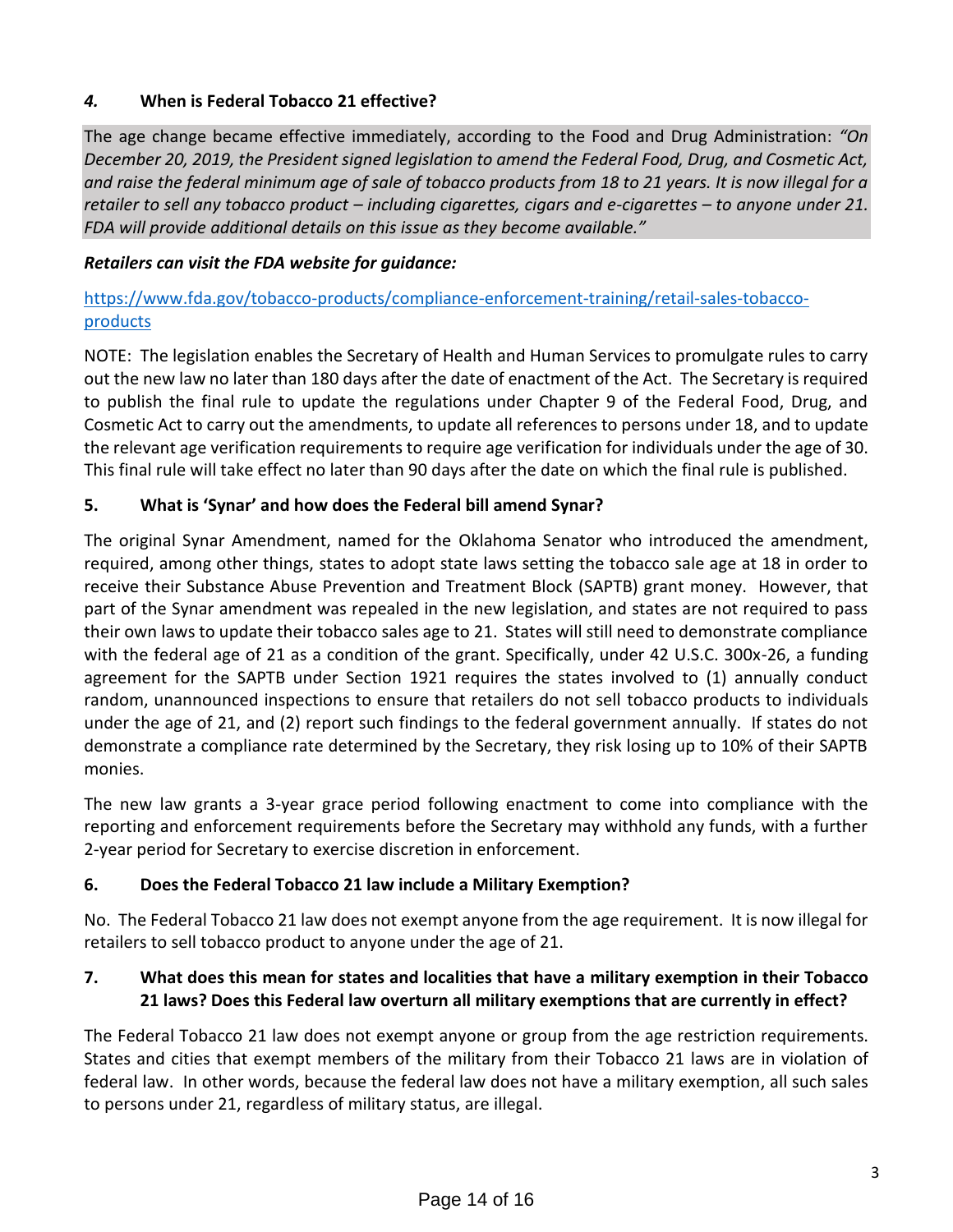# **8. Can a law exempting the military from the new age of sale of 21 be enacted before the federal law starts to be enforced?**

No. The federal law became effective when it was signed by President Trump. The law does not have a military exemption. Therefore, sales to any persons under the age of 21, including military personnel, are illegal. *States cannot authorize something that is illegal under federal law.*

# **9. Does the Federal Tobacco 21 law include a phase-in period?**

No. Per the FDA website, the law is effective immediately and it is illegal for a retailer to sell tobacco products to persons under the age of 21.

# **10. Is there more to be done? Should my state/city continue to pass Tobacco 21 laws independently**?

Yes, absolutely! In many states and cities, outdated and uninformed youth access laws remain on the books. Many of these laws were written and lobbied for by the tobacco industry. These antiquated laws consistently place penalties on youth rather than the retailer who profits from sales, and many lack real enforcement mechanisms or penalties that deter bad behaviors. Even with a federal Tobacco 21 law, there is much work that needs to be done around age restriction laws at a state and local level.

The federal Tobacco 21 law does not preempt states and localities from adopting their own Tobacco 21 laws. In fact, changes to the Synar Amendment require states, as a condition of their grant funding, to demonstrate compliance with the federal age of 21. Specifically, under 42 U.S.C. 300x-26, a funding agreement for the SAPTB under Section 1921 requires the states involved to (1) annually conduct random, unannounced inspections to ensure that retailers do not sell tobacco products to individuals under the age of 21, and (2) report such findings to the federal government annually. If states do not demonstrate a compliance rate determined by the Secretary, they risk losing up to 10% of their SAPTB monies. *Therefore, the federal law inherently encourages state and local action***.** Moreover, state and local enforcement will help improve the effectiveness of a Tobacco 21 law.

States and localities should continue passing policies at the local and state level to make their age restriction laws align with federal law*.* Effective sales regulations also include requiring a tobacco retail license, mandating a minimum number of compliance checks, and updating their penalty structure to incentivize compliance.

*Again, states and cities are not preempted from passing or enforcing their own Tobacco 21 laws. Therefore, in locations that already have Tobacco 21, we recommend continued enforcement. In locations that do not have a Tobacco 21 law, we recommend updating laws and enforcing the new age.*

# **11. What are the penalties for youth who are caught trying to purchase or those who are using tobacco products?**

The federal law does not place any penalties for youth who are caught attempting to purchase, purchasing, or using tobacco products. However, state and local laws often place a penalty on youth for such activity. We recommend you monitor your local and state laws for these provisions.

If your jurisdiction does place a penalty on the youth for purchase, use, or possession of tobacco products, we recommend that the jurisdiction update its laws to align with federal standards that place the penalties on the retailers, not the youth purchaser.